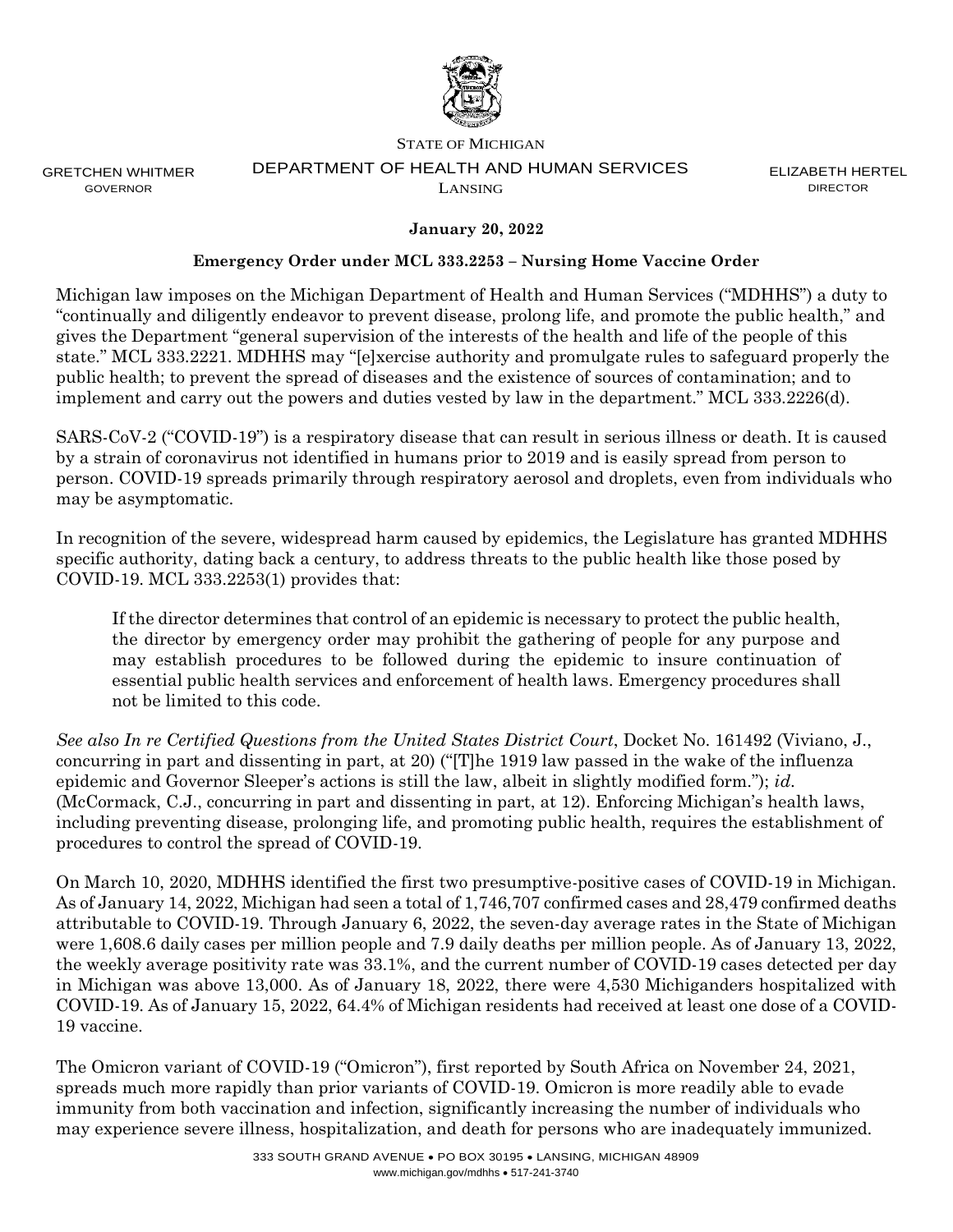This makes delivery of additional doses of the COVID-19 vaccines even more important. Omicron was first detected in Michigan on December 1, 2021. Omicron reached Michigan during a period of high case counts and stretched hospital resources driven by the Delta variant. In addition to COVID-19, Michigan is experiencing an uptick in cases of other respiratory illnesses, including influenza and respiratory syncytial virus. The confluence of these sharp increases in respiratory infections is putting significant strain on Michigan's emergency and hospital systems.

Recent estimates suggest that roughly half of persons who suffer from COVID-19 will experience longterm symptoms, referred to as "long COVID." These symptoms – including fatigue, shortness of breath, joint pain, depression, and headache – can last for months and be disabling. In some cases, these longterm symptoms can arise unexpectedly in patients who had few or no symptoms of COVID-19 at the time of diagnosis. COVID-19 has also been shown to damage the heart and kidneys. Furthermore, minority groups in Michigan have experienced a higher proportion of "long COVID." The best way to prevent these complications is to prevent transmission of COVID-19.

COVID-19 can spread quickly in crowded settings, especially congregate living settings where physical distancing cannot be consistently maintained, such as nursing homes. While COVID-19 can cause deaths in persons of any age, deaths remain most prevalent among persons of advanced age. COVID-19 vaccine booster doses significantly reduce the risk of hospitalization and death, and so are especially important among nursing home residents. Many nursing homes have acted swiftly to ensure that their residents have the opportunity to receive booster doses; 74% of eligible Michigan nursing home residents having received a booster as of the week ending January 14, 2022. Some residents, however, have not yet had the opportunity to receive a COVID-19 booster dose.

Considering the above, and upon the advice of scientific and medical experts, I have concluded pursuant to MCL 333.2253 that the COVID-19 pandemic continues to constitute an epidemic in Michigan. I further conclude that control of the epidemic is necessary to protect the public health and that it is necessary to establish procedures to be followed during the epidemic to ensure the continuation of essential public health services and enforcement of health laws. As provided in MCL 333.2253, these emergency procedures are not limited to the Public Health Code.

# 1. **Definitions**.

- (a) "Nursing home" has the meaning provided by MCL 333.20109(1).
- (b) "Up to date" means a person has received all recommended doses of a COVID-19 vaccine, including any COVID-19 booster dose(s) when eligible, as determined by the Centers for Disease Control and Prevention.

### 2. **Requirement to offer vaccination on site**.

- (a) As soon as possible, and no later than February 19, 2022, each nursing home in this state must offer and provide on-site administration of COVID-19 vaccines to residents who are not up to date as of January 20, 2022.
- (b) Beginning February 20, 2022, nursing homes must continue to offer and provide on-site administration of COVID-19 vaccines to residents as follows:
	- (1) Within 30 days of a newly admitted resident's transfer into the nursing home, if eligible to receive a recommended dose of a COVID-19 vaccine; and
	- (2) Within 30 days of a resident becoming eligible to receive a recommended dose of a COVID-19 vaccine.